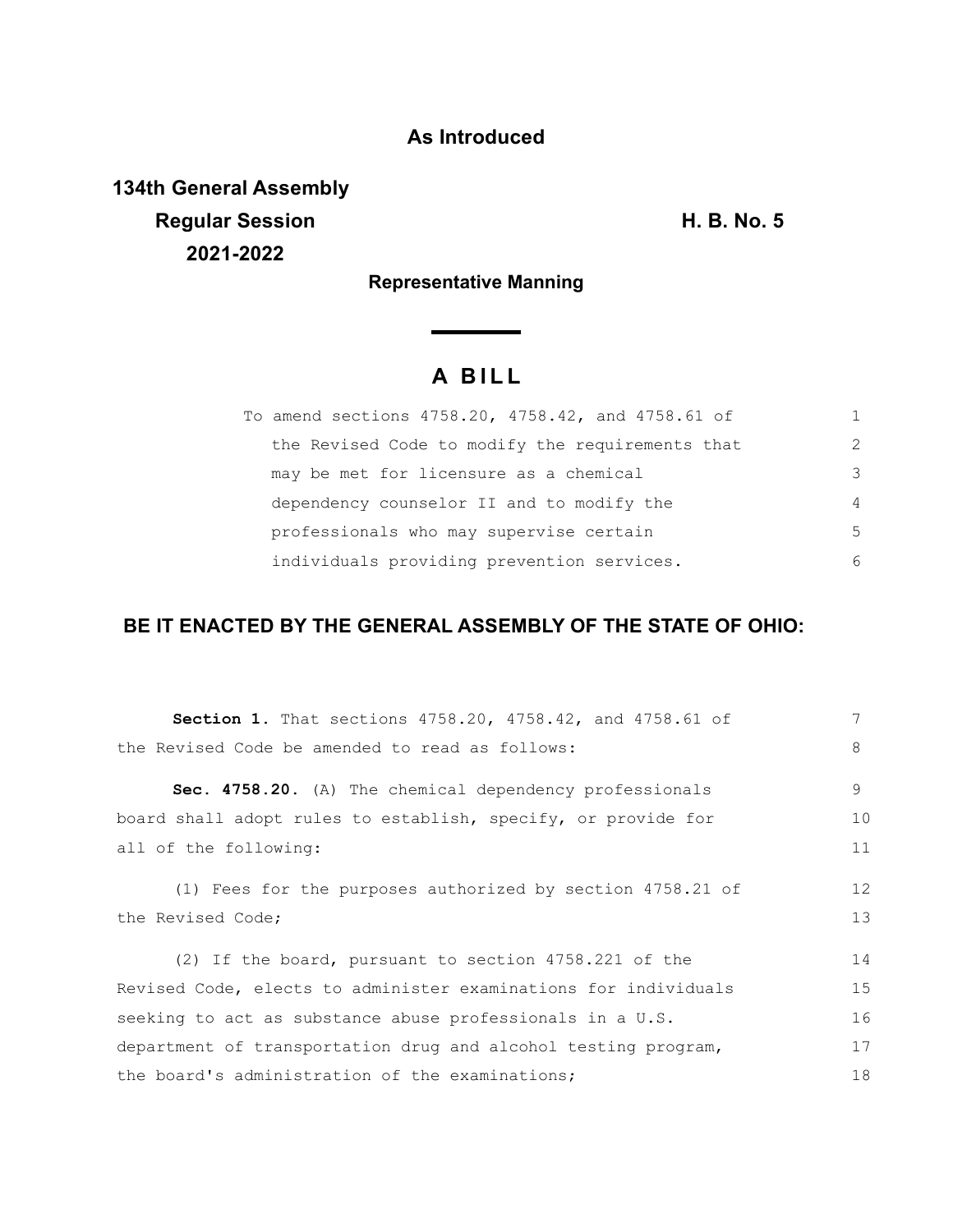| (3) For the purpose of section 4758.23 of the Revised            | 19 |
|------------------------------------------------------------------|----|
| Code, codes of ethical practice and professional conduct for     | 20 |
| individuals who hold a license, certificate, or endorsement      | 21 |
| issued under this chapter;                                       | 22 |
| (4) For the purpose of section 4758.24 of the Revised            | 23 |
| Code, all of the following:                                      | 24 |
| (a) Good moral character requirements for an individual          | 25 |
| who seeks or holds a license, certificate, or endorsement issued | 26 |
| under this chapter;                                              | 27 |
| (b) The documents that an individual seeking such a              | 28 |
| license, certificate, or endorsement must submit to the board;   | 29 |
| (c) Requirements to obtain the license, certificate, or          | 30 |
| endorsement that are in addition to the requirements established | 31 |
| under sections 4758.39, 4758.40, 4758.41, 4758.42, 4758.43,      | 32 |
| 4758.44, 4758.45, 4758.46, 4758.47, and 4758.48 of the Revised   | 33 |
| Code. The additional requirements may include preceptorships.    | 34 |
| (d) The period of time that an individual whose registered       | 35 |
| applicant certificate has expired must wait before applying for  | 36 |
| a new registered applicant certificate.                          | 37 |
| (5) For the purpose of section 4758.28 of the Revised            | 38 |
| Code, requirements for approval of continuing education courses  | 39 |
| of study for individuals who hold a license, certificate, or     | 40 |
| endorsement issued under this chapter;                           | 41 |
| (6) For the purpose of section 4758.30 of the Revised            | 42 |
| Code, the intervention for and treatment of an individual        | 43 |
| holding a license, certificate, or endorsement issued under this | 44 |
| chapter whose abilities to practice are impaired due to abuse of | 45 |
| or dependency on alcohol or other drugs or other physical or     | 46 |
| mental condition;                                                | 47 |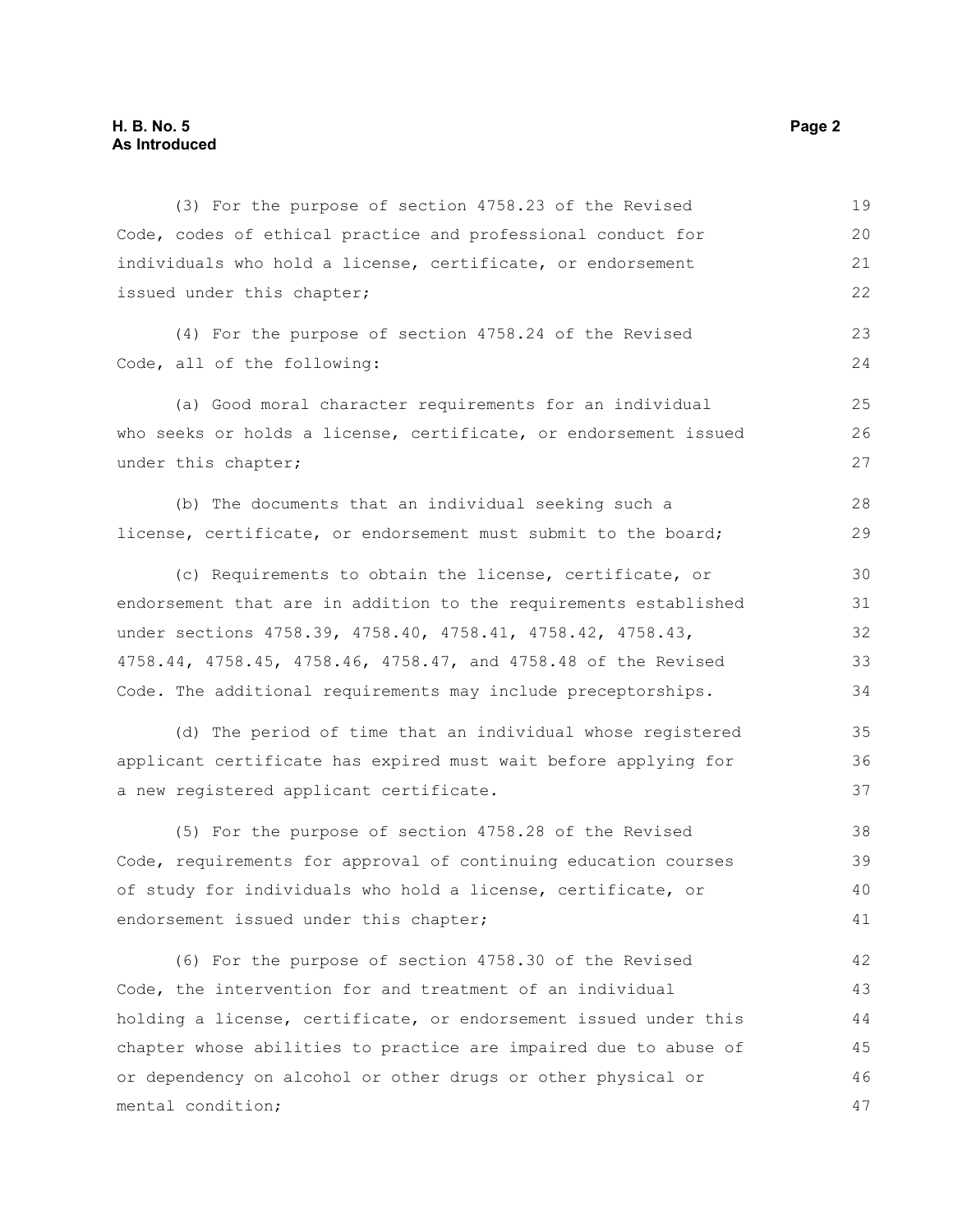#### **H. B. No. 5 Page 3 As Introduced**

| (7) Requirements governing reinstatement of a suspended or       | 48 |
|------------------------------------------------------------------|----|
| revoked license, certificate, or endorsement under division (B)  | 49 |
| of section 4758.30 of the Revised Code, including requirements   | 50 |
| for determining the amount of time an individual must wait to    | 51 |
| apply for reinstatement;                                         | 52 |
| (8) For the purpose of section 4758.31 of the Revised            | 53 |
| Code, methods of ensuring that all records the board holds       | 54 |
| pertaining to an investigation remain confidential during the    | 55 |
| investigation;                                                   | 56 |
| (9) Criteria for employees of the board to follow when           | 57 |
| performing their duties under division (B) of section 4758.35 of | 58 |
| the Revised Code;                                                | 59 |
| (10) For the purpose of division (A) (1) of section 4758.39      | 60 |
| and division (A) $(1)$ of section 4758.40 of the Revised Code,   | 61 |
| course requirements for a degree in a behavioral science or      | 62 |
| nursing that shall, at a minimum, include at least forty         | 63 |
| semester hours in all of the following courses:                  | 64 |
| (a) Theories of counseling and psychotherapy;                    | 65 |
| (b) Counseling procedures;                                       | 66 |
| (c) Group process and techniques;                                | 67 |
| (d) Relationship therapy;                                        | 68 |
| (e) Research methods and statistics;                             | 69 |
| (f) Fundamentals of assessment and diagnosis, including          | 70 |
| measurement and appraisal;                                       | 71 |
| (g) Psychopathology;                                             | 72 |
| (h) Human development;                                           | 73 |
| (i) Cultural competence in counseling;                           | 74 |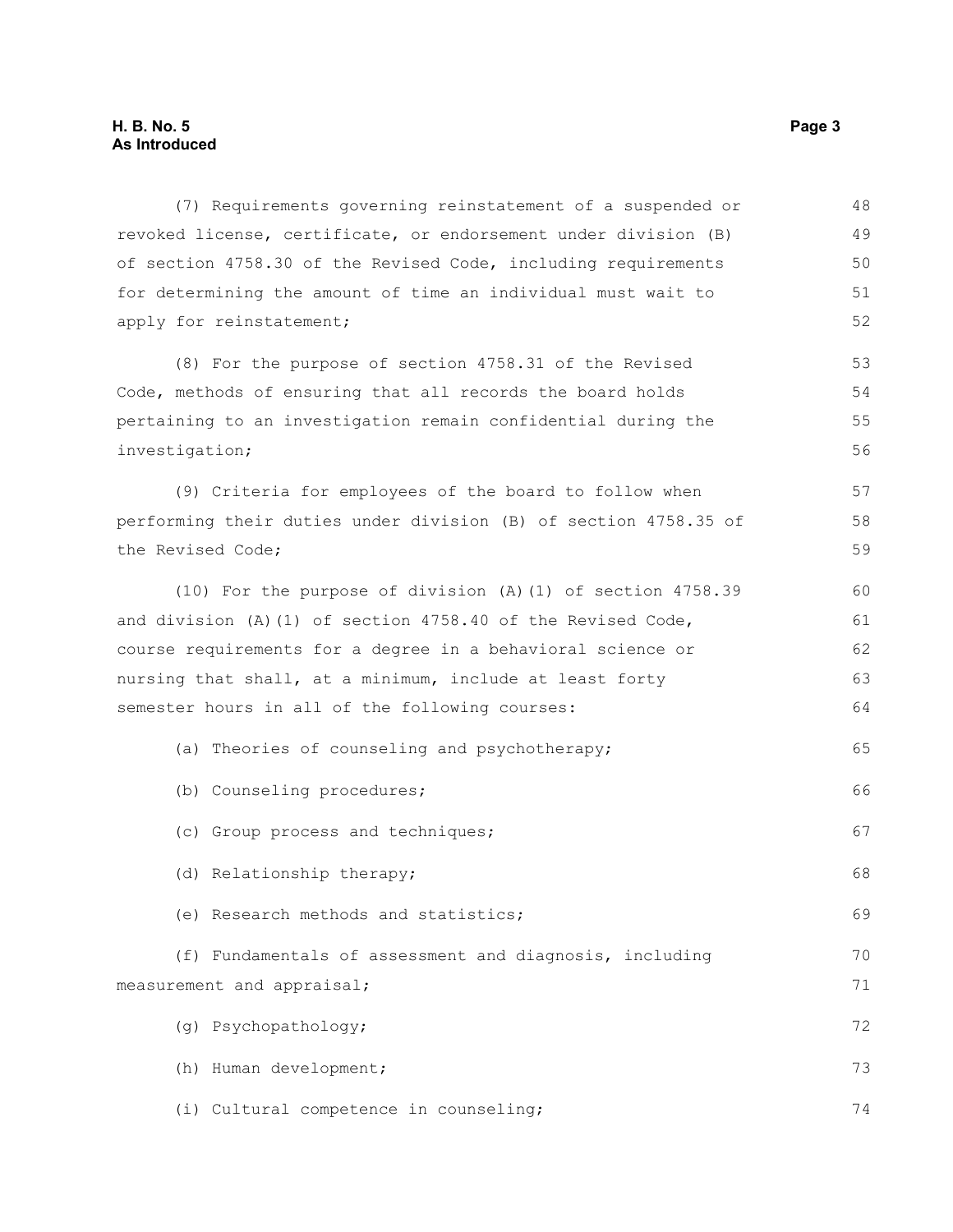(j) Ethics. (11) For the purpose of division (A)(2) of section 4758.39 of the Revised Code, the number of hours of compensated work or supervised internship experience that an individual must have and the number of those hours that must be in clinical supervisory experience; (12) For the purpose of division (A)(3) of section 4758.39, division (A)(3) of section 4758.40, division (A)(3) of section  $4758.41$ , and  $division-divisions$  (A)(3) and (D)(3) of section 4758.42 of the Revised Code, both of the following: (a) The number of hours of training in chemical dependency an individual must have; (b) Training requirements for chemical dependency that shall, at a minimum, include qualifications for the individuals who provide the training and the content areas covered in the training. (13) For the purpose of division (A)(2) of section 4758.40, division (A)(2) of section 4758.41, and division (A)(2) of section 4758.42 of the Revised Code, the number of hours of compensated work or supervised internship experience that an individual must have; 75 76 77 78 79 80 81 82 83 84 85 86 87 88 89  $90$ 91 92 93 94 95

(14) For the purpose of division (B)(2)(b) of section 4758.40 and division (B)(2) of section 4758.41 of the Revised Code, requirements for the forty clock hours of training on the version of the diagnostic and statistical manual of mental disorders that is current at the time of the training, including the number of the clock hours that must be on substance-related disorders, the number of the clock hours that must be on chemical dependency conditions, and the number of the clock 96 97 98 99 100 101 102 103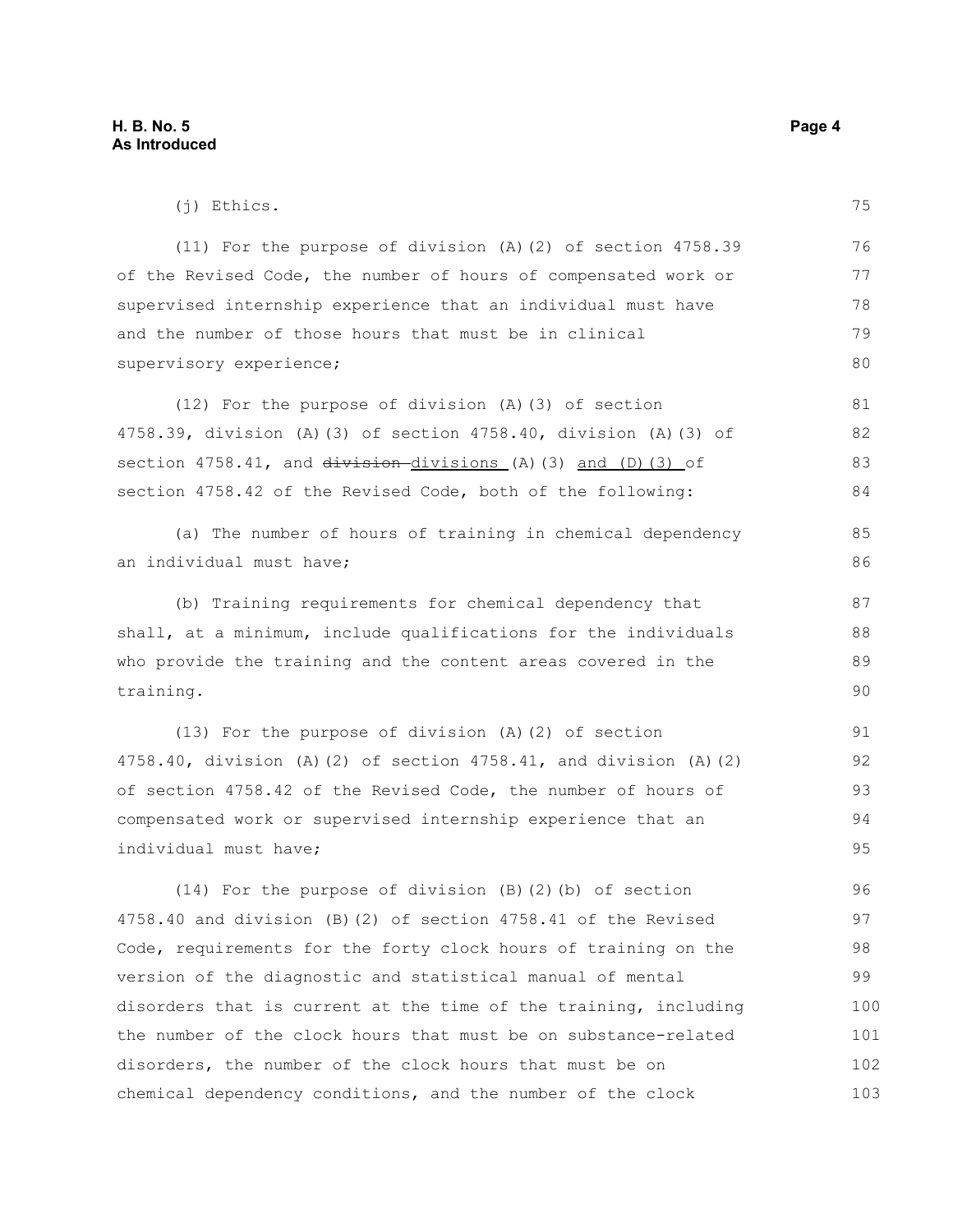hours that must be on awareness of other mental and emotional disorders; (15) For the purpose of division (A)(1) of section 4758.41 of the Revised Code, course requirements for a degree in a behavioral science or nursing; (16) For the purpose of division (C)(2) of section 4758.42 of the Revised Code, education requirements for chemical dependency; (17) For the purpose of division (C)(3) of section 4758.42 of the Revised Code, requirements for programs that provide practicum experience in chemical dependency; (18) For the purpose of division (A) of section 4758.43 of the Revised Code, both of the following: (a) The number of hours of training in chemical dependency counseling that an individual must have; (b) Training requirements for chemical dependency counseling that shall, at a minimum, include qualifications for the individuals who provide the training and the content areas covered in the training.  $(17)$   $(19)$  For the purpose of division (A)(1) of section 4758.44 of the Revised Code, the number of hours of compensated work experience in prevention services that an individual must have and the number of those hours that must be in administering or supervising the services;  $(18)$   $(20)$  For the purpose of division (A)(2) of section 4758.44 of the Revised Code, the field of study in which an individual must obtain at least a bachelor's degree;  $(19)$   $(21)$  For the purpose of division (A)(3) of section 104 105 106 107 108 109 110 111 112 113 114 115 116 117 118 119 120 121 122 123 124 125 126 127 128 129 130 131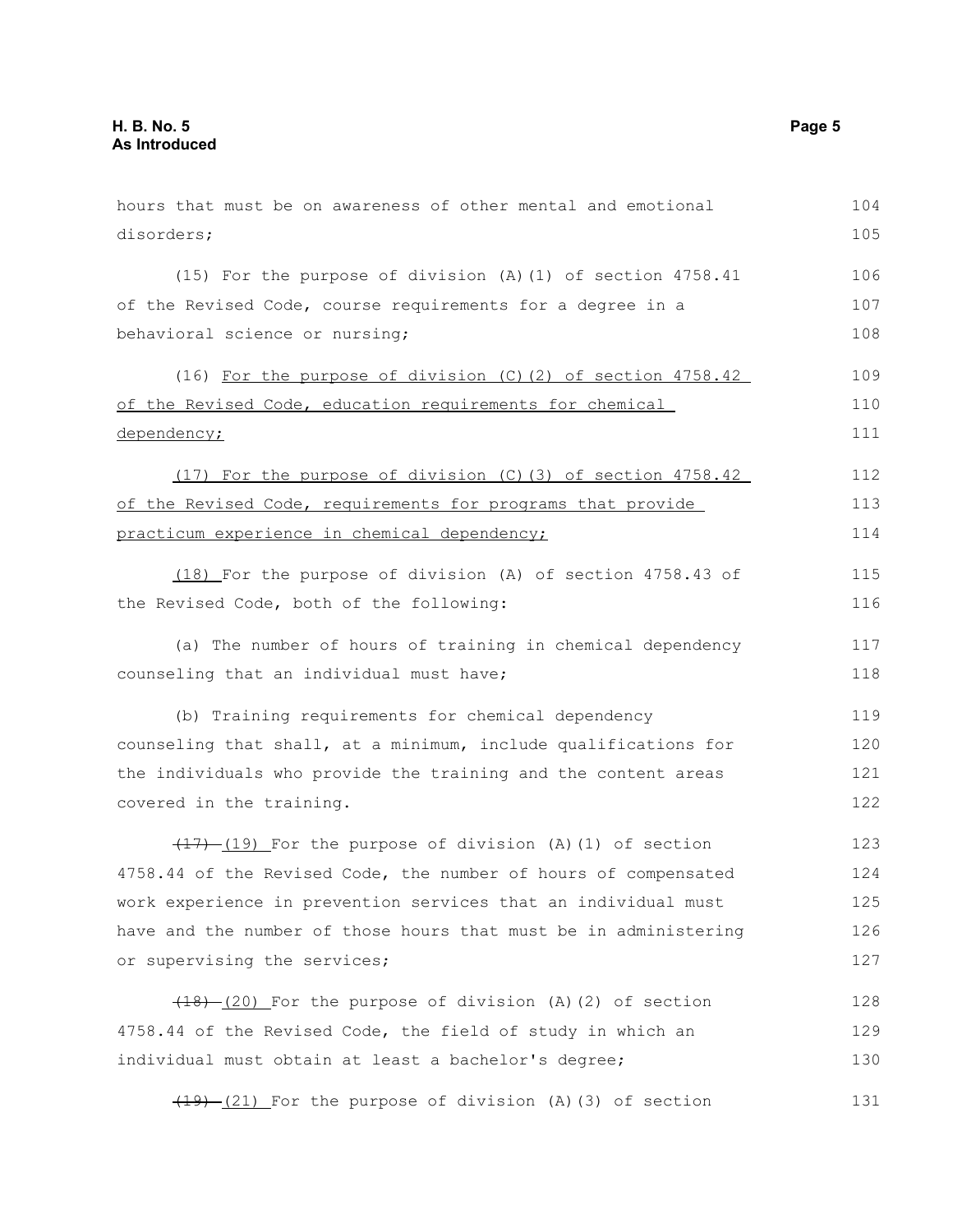| 4758.44, division (A)(3) of section 4758.45, and division (D) of | 132 |
|------------------------------------------------------------------|-----|
| section 4758.46 of the Revised Code, both of the following:      | 133 |
| (a) The number of hours of prevention-related education          | 134 |
| that an individual must have;                                    | 135 |
| (b) Requirements for prevention-related education.               | 136 |
| $(20)$ (22) For the purpose of division (A)(4) of section        | 137 |
| 4758.44 of the Revised Code, the number of hours of              | 138 |
| administrative or supervisory education that an individual must  | 139 |
| have;                                                            | 140 |
| $(21)$ $(23)$ For the purpose of division (A)(1) of section      | 141 |
| 4758.45 of the Revised Code, the number of hours of compensated  | 142 |
| or volunteer work, field placement, intern, or practicum         | 143 |
| experience in prevention services that an individual must have   | 144 |
| and the number of those hours that must be in planning or        | 145 |
| delivering the services;                                         | 146 |
| $(22)$ $(24)$ For the purpose of division (A)(2) of section      | 147 |
| 4758.45 of the Revised Code, the field of study in which an      | 148 |
| individual must obtain at least an associate's degree;           | 149 |
| $(23)$ $(25)$ For the purpose of division (C) of section         | 150 |
| 4758.46 of the Revised Code, the number of hours of compensated  | 151 |
| or volunteer work, field placement, intern, or practicum         | 152 |
| experience in prevention services that an individual must have;  | 153 |
| $(24)$ (26) Standards for the one hundred hours of               | 154 |
| compensated work or supervised internship in gambling disorder   | 155 |
| direct clinical experience required by division (B) (2) of       | 156 |
| section 4758.48 of the Revised Code;                             | 157 |
| $(25)$ $(27)$ For the purpose of section 4758.51 of the          | 158 |

Revised Code, continuing education requirements for individuals 159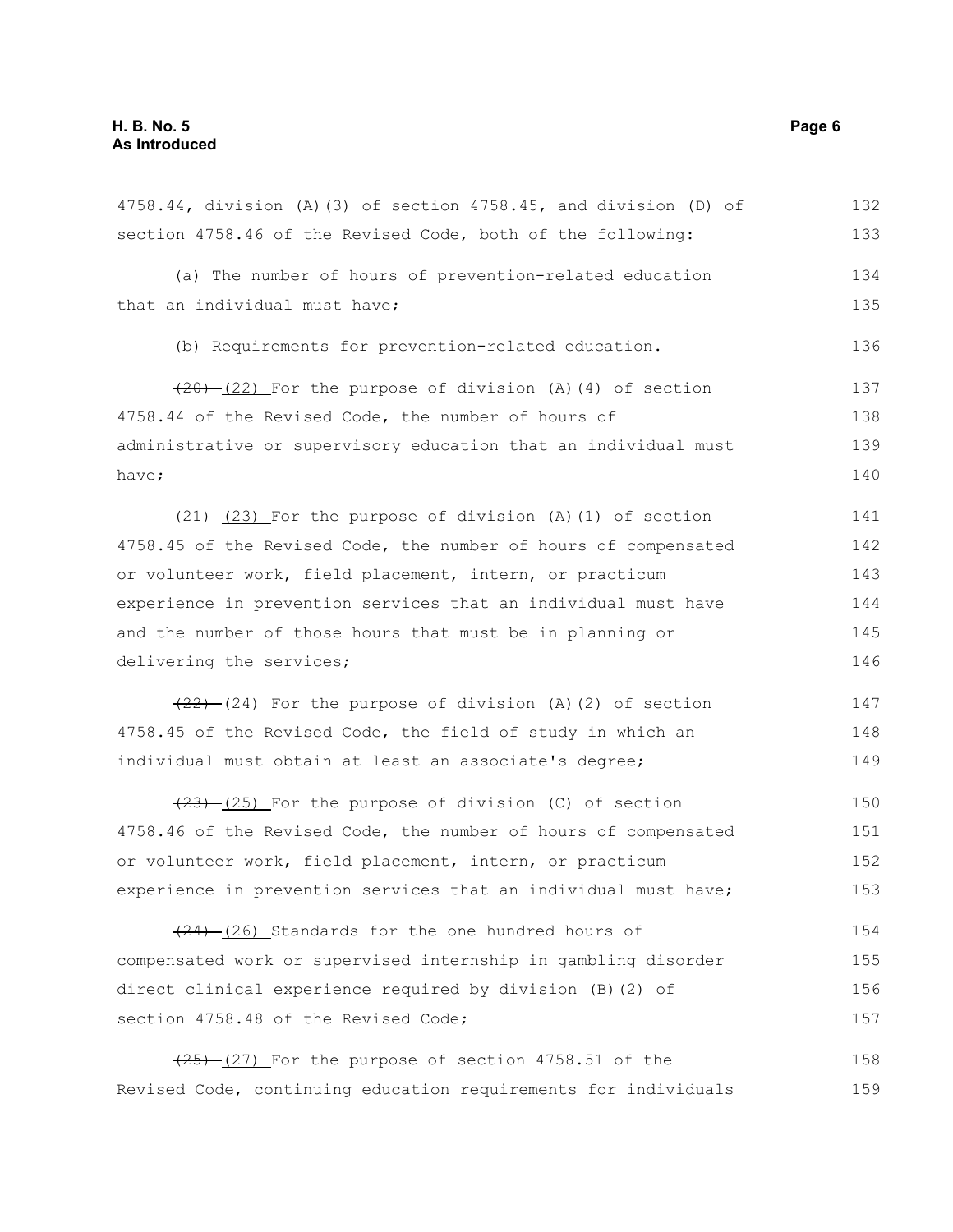who hold a license, certificate, or endorsement issued under this chapter;  $(26)$   $(28)$  For the purpose of section 4758.51 of the Revised Code, the number of hours of continuing education that an individual must complete to have an expired license, certificate, or endorsement restored under section 4758.26 of the Revised Code;  $(27)$   $(29)$  For the purpose of divisions (A) and (B) of section 4758.52 of the Revised Code, training requirements for chemical dependency counseling;  $(28)$  (30) The duties, which may differ, of all of the following: (a) An independent chemical dependency counselor-clinical supervisor licensed under this chapter who supervises a chemical dependency counselor III under section 4758.56 of the Revised Code; (b) An independent chemical dependency counselor-clinical supervisor, independent chemical dependency counselor, or chemical dependency counselor III licensed under this chapter who supervises a chemical dependency counselor assistant under section 4758.59 of the Revised Code; (c) A prevention consultant or prevention specialist certified under this chapter or independent chemical dependency counselor-clinical supervisor, independent chemical dependency counselor, or chemical dependency counselor III licensed under this chapter who supervises a prevention specialist assistant or 160 161 162 163 164 165 166 167 168 169 170 171 172 173 174 175 176 177 178 179 180 181 182 183 184 185

(29) (31) The duties of an independent chemical dependency counselor licensed under this chapter who holds the gambling 187 188

registered applicant under section 4758.61 of the Revised Code.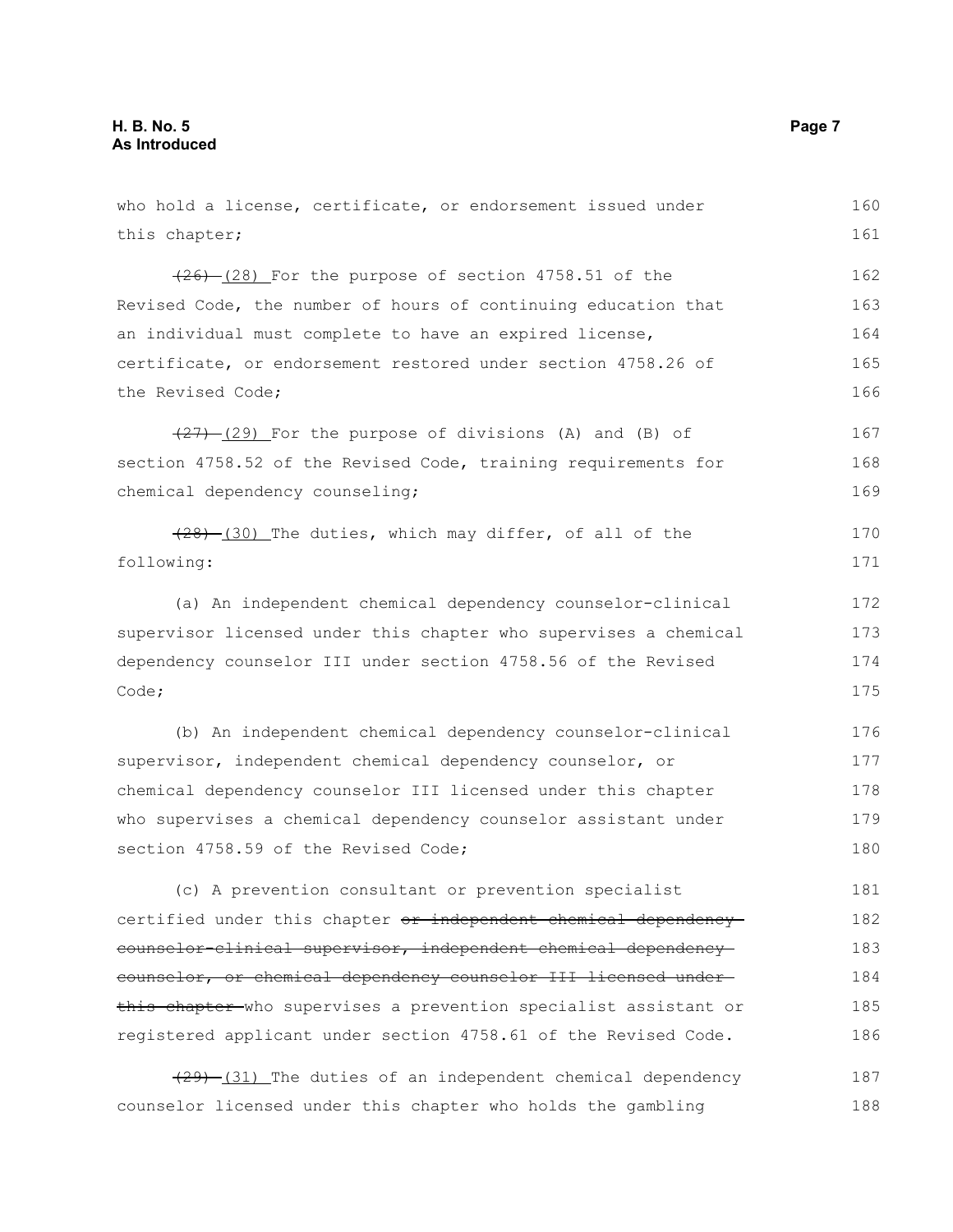disorder endorsement who supervises a chemical dependency counselor III with the gambling disorder endorsement under section 4758.62 of the Revised Code. 189 190 191

(30) (32) Anything else necessary to administer this chapter. 192 193

(B) All rules adopted under this section shall be adopted in accordance with Chapter 119. of the Revised Code and any applicable federal laws and regulations.

(C) When it adopts rules under this section, the board may consider standards established by any national association or other organization representing the interests of those involved in chemical dependency counseling or prevention services. 197 198 199 200

**Sec. 4758.42.** An individual seeking a chemical dependency counselor II license shall meet the requirements of division (A)  $\Theta$ r, (B), or (C) of this section or, until three years after the effective date of this amendment, division (A), (B), (C), or (D) of this section. 201 202 203 204 205

(A) To meet the requirements of this division, an individual must meet all of the following requirements: 206 207

(1) Hold from an accredited educational institution an associate's degree in a behavioral science or nursing or a bachelor's degree in any field; 208 209 210

(2) Have not less than the number of hours specified in rules adopted under section 4758.20 of the Revised Code of compensated work or supervised internship experience in any of the following, not less than twenty per cent of which are in chemical dependency counseling: 211 212 213 214 215

(a) Chemical dependency services, substance abuse 216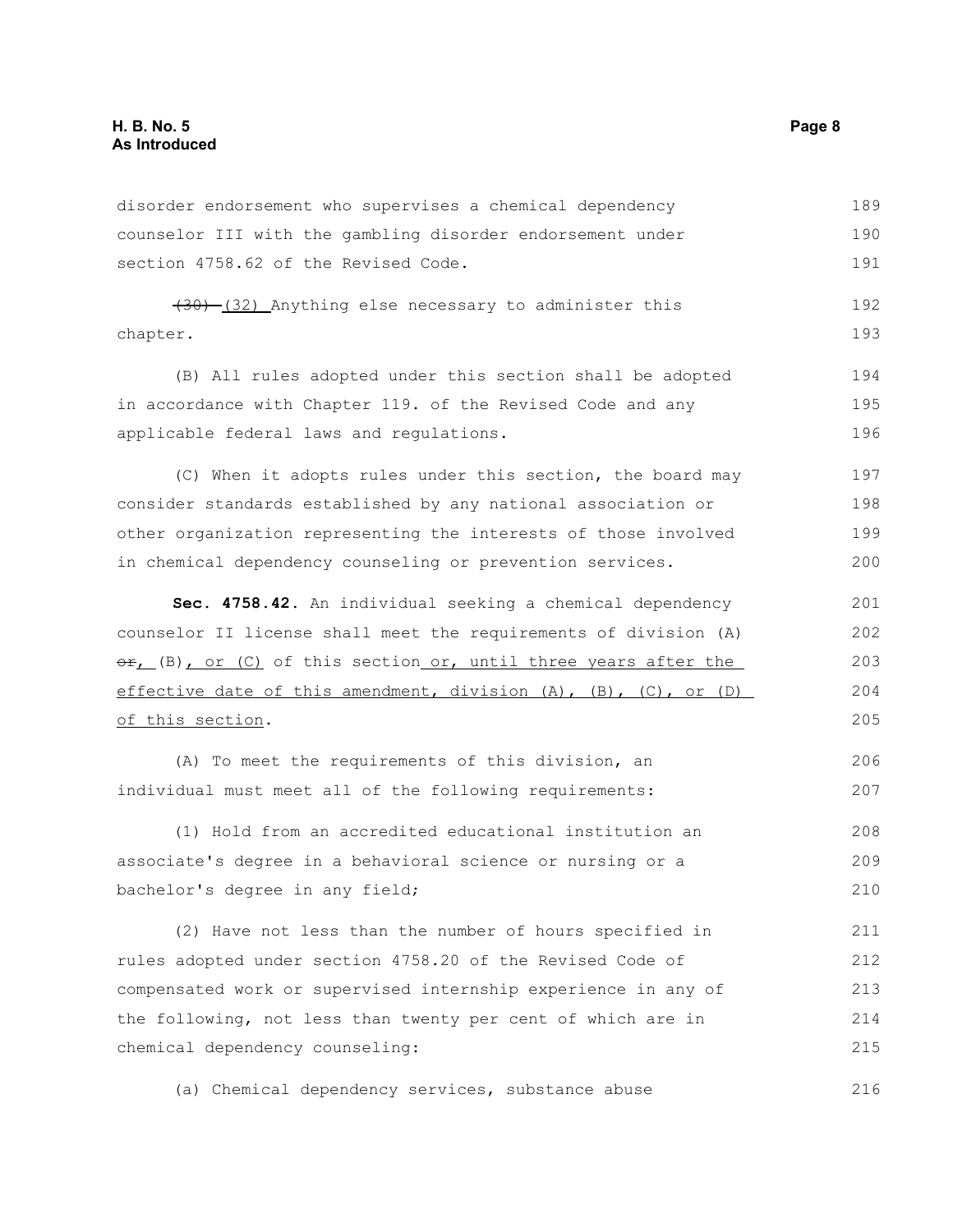services, or both types of services; (b) The practice of psychology, as defined in section 4732.01 of the Revised Code; (c) The practice of professional counseling, the practice of social work, or the practice of marriage and family therapy, all as defined in section 4757.01 of the Revised Code. (3) Have a minimum of the number of hours specified in rules adopted under section 4758.20 of the Revised Code of training in chemical dependency that meets the requirements specified in those rules; (4) Pass one or more examinations administered pursuant to section 4758.22 of the Revised Code for the purpose of determining competence to practice as a chemical dependency counselor II. (B) To meet the requirement of this division, an individual must hold, on December 23, 2002, a certificate or credentials that were accepted under former section 3793.07 of the Revised Code as authority to practice as a certified chemical dependency counselor II. (C) To meet the requirements of this division, an individual must meet all of the following requirements: (1) Hold from an accredited educational institution an associate's or bachelor's degree in either of the following with a specialization in chemical dependency counseling: (a) A behavioral science; (b) Nursing. 217 218 219 220 221 222 223 224 225 226 227 228 229 230 231 232 233 234 235 236 237 238 239 240 241 242

(2) Have a minimum of one hundred eighty hours of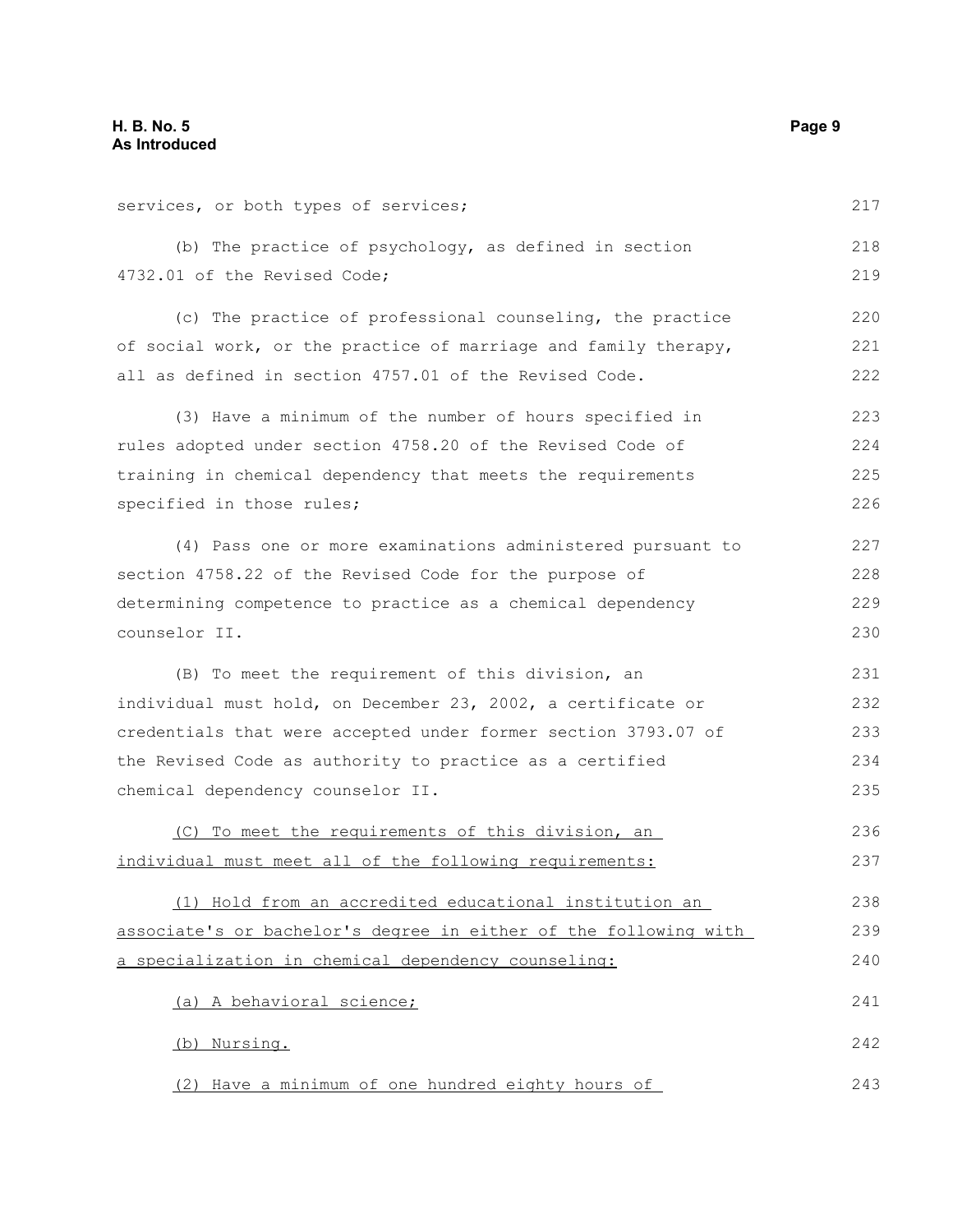education in chemical dependency that meets the requirements specified in rules adopted under section 4758.20 of the Revised Code; (3) While holding a valid chemical dependency counselor assistant certificate, have successfully completed, over the course of not more than any two semesters, at least two hundred forty hours of supervised practicum experience in chemical dependency through a program that meets all of the following requirements: (a) The program includes at least two hours per week of supervised practicum experience; (b) The program provides intensive outpatient treatment or a higher level of care, or another level of care if specified in rules adopted under section 4758.20 of the Revised Code; (c) The program meets other requirements specified in rules adopted under that section. (4) Have at least one thousand hours of compensated work experience as a chemical dependency counselor assistant; (5) Provide to the chemical dependency professionals board a written recommendation from an individual who supervised the individual's practice of chemical dependency counseling as a chemical dependency counselor assistant as required by division (B) of section 4758.59 of the Revised Code; (6) Pass one or more examinations administered pursuant to section 4758.22 of the Revised Code for the purpose of determining competence to practice as a chemical dependency counselor II. (D) To meet the requirements of this division, an 244 245 246 247 248 249 250 251 252 253 254 255 256 257 258 259 260 261 262 263 264 265 266 267 268 269 270 271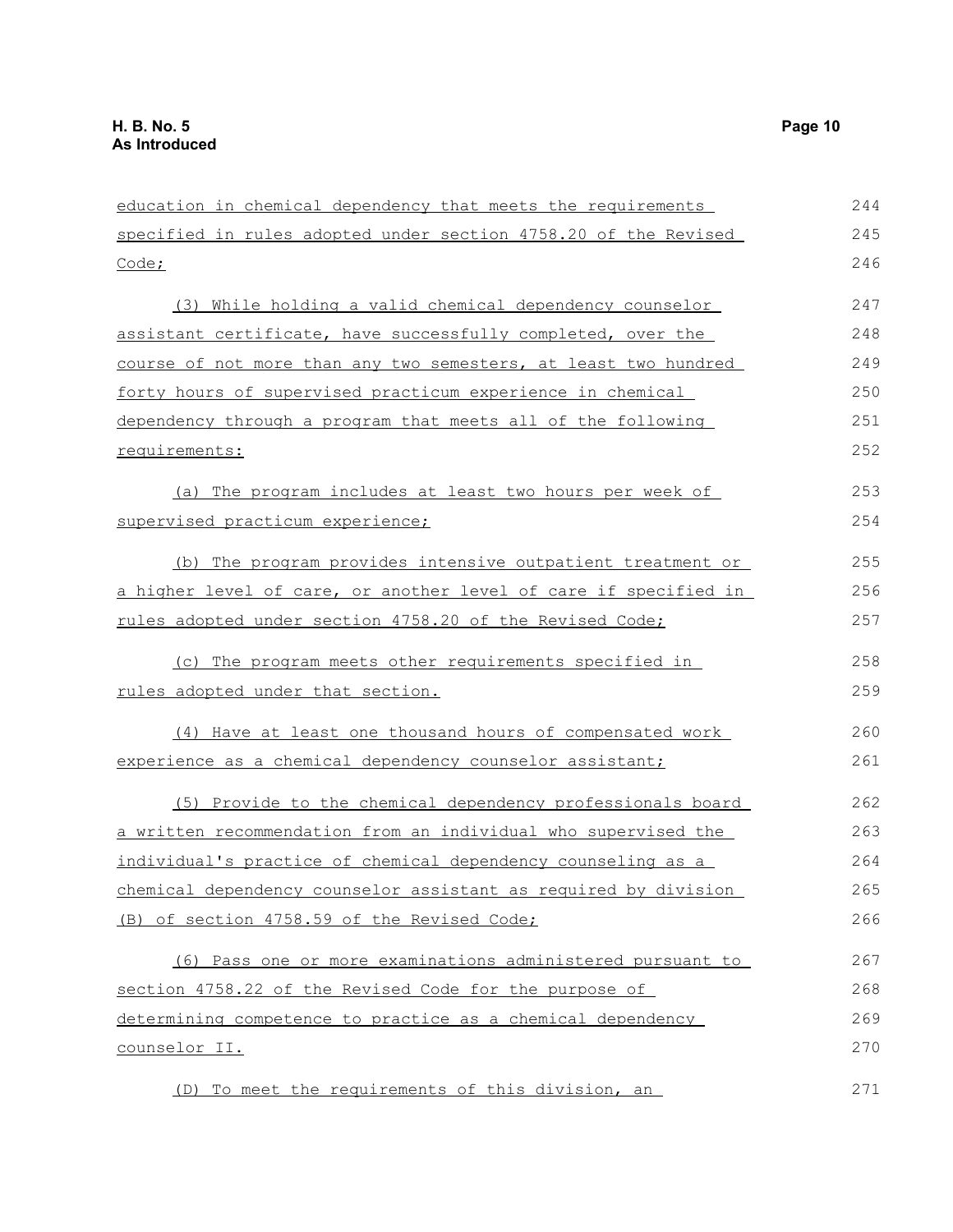| individual must meet all of the following requirements:          | 272 |
|------------------------------------------------------------------|-----|
| (1) Since at least December 31, 2008, continuously have          | 273 |
| done both of the following:                                      | 274 |
| (a) Held a valid chemical dependency counselor assistant         | 275 |
| certificate;                                                     | 276 |
| (b) Practiced chemical dependency counseling while under         | 277 |
| supervision as required by division (B) of section 4758.59 of    | 278 |
| the Revised Code.                                                | 279 |
| (2) Provide to the board a written recommendation from an        | 280 |
| individual who supervised the individual's practice of chemical  | 281 |
| dependency counseling as a chemical dependency counselor         | 282 |
| assistant;                                                       | 283 |
| (3) Have a minimum of the number of hours specified in           | 284 |
| rules adopted under section 4758.20 of the Revised Code of       | 285 |
| training in chemical dependency that meets the requirements      | 286 |
| specified in those rules;                                        | 287 |
| (4) Pass one or more examinations administered pursuant to       | 288 |
| section 4758.22 of the Revised Code for the purpose of           | 289 |
| determining competence to practice as a chemical dependency      | 290 |
| counselor II.                                                    | 291 |
| Sec. 4758.61. An individual who holds a valid prevention         | 292 |
| specialist assistant certificate or registered applicant         | 293 |
| certificate issued under this chapter may engage in the practice | 294 |
| of prevention services under the supervision of any of the       | 295 |
|                                                                  |     |
| following:                                                       | 296 |
| (A) A prevention consultant or prevention specialist             | 297 |
| certified under this chapter;                                    | 298 |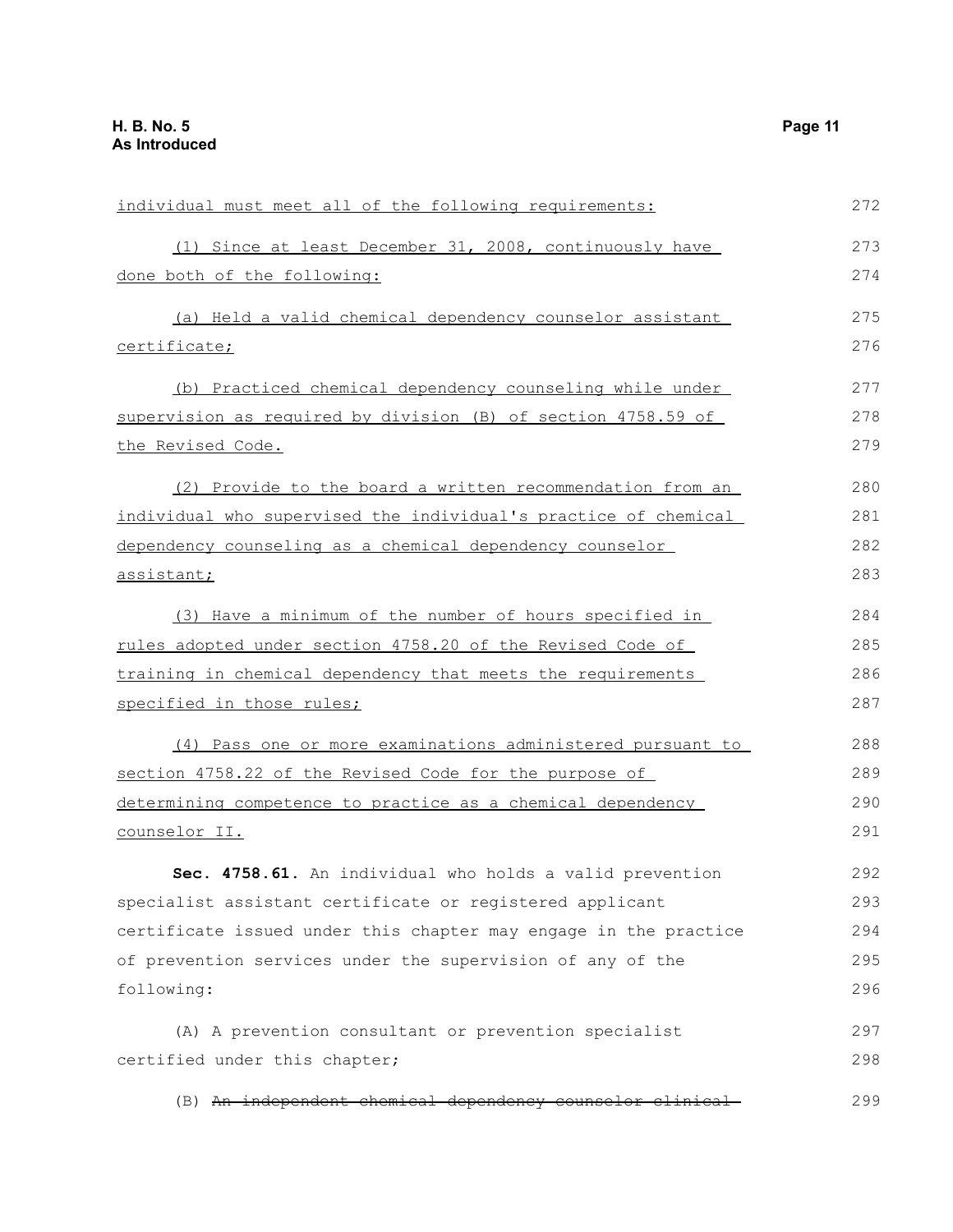| supervisor, an independent chemical dependency counselor, or a   | 300 |
|------------------------------------------------------------------|-----|
| chemical dependency counselor III licensed under this chapter,   | 301 |
| (C) An individual authorized under Chapter 4731. of the          | 302 |
| Revised Code to practice medicine and surgery or osteopathic     | 303 |
| medicine and surgery;                                            | 304 |
| (D) (C) A psychologist licensed under Chapter 4732. of the       | 305 |
| Revised Code;                                                    | 306 |
| (E) (D) A registered nurse licensed under Chapter 4723. of       | 307 |
| the Revised Code;                                                | 308 |
| (F) (E) A licensed professional clinical counselor, a            | 309 |
| licensed professional counselor, an independent social worker, a | 310 |
| social worker, an independent marriage and family therapist, or  | 311 |
| a marriage and family therapist licensed under Chapter 4757. of  | 312 |
| the Revised Code;                                                | 313 |
| (G)-(F) A school counselor licensed by the department of         | 314 |
| education pursuant to section 3319.22 of the Revised Code;       | 315 |
| (H)-(G) A health education specialist certified by the           | 316 |
| national commission for health education credentialing;          | 317 |
| (I) (H) An individual authorized to practice as a                | 318 |
| certified nurse practitioner or clinical nurse specialist under  | 319 |
| Chapter 4723. of the Revised Code.                               | 320 |
| Section 2. That existing sections 4758.20, 4758.42, and          | 321 |
| 4758.61 of the Revised Code are hereby repealed.                 | 322 |
| Section 3. Not later than six months after the effective         | 323 |
| date of this section, the Department of Mental Health and        | 324 |
| Addiction Services, in consultation with the Chemical Dependency | 325 |
| Professionals Board, shall study levels of care that must be     | 326 |
| offered by a program providing practicum experience for purposes | 327 |